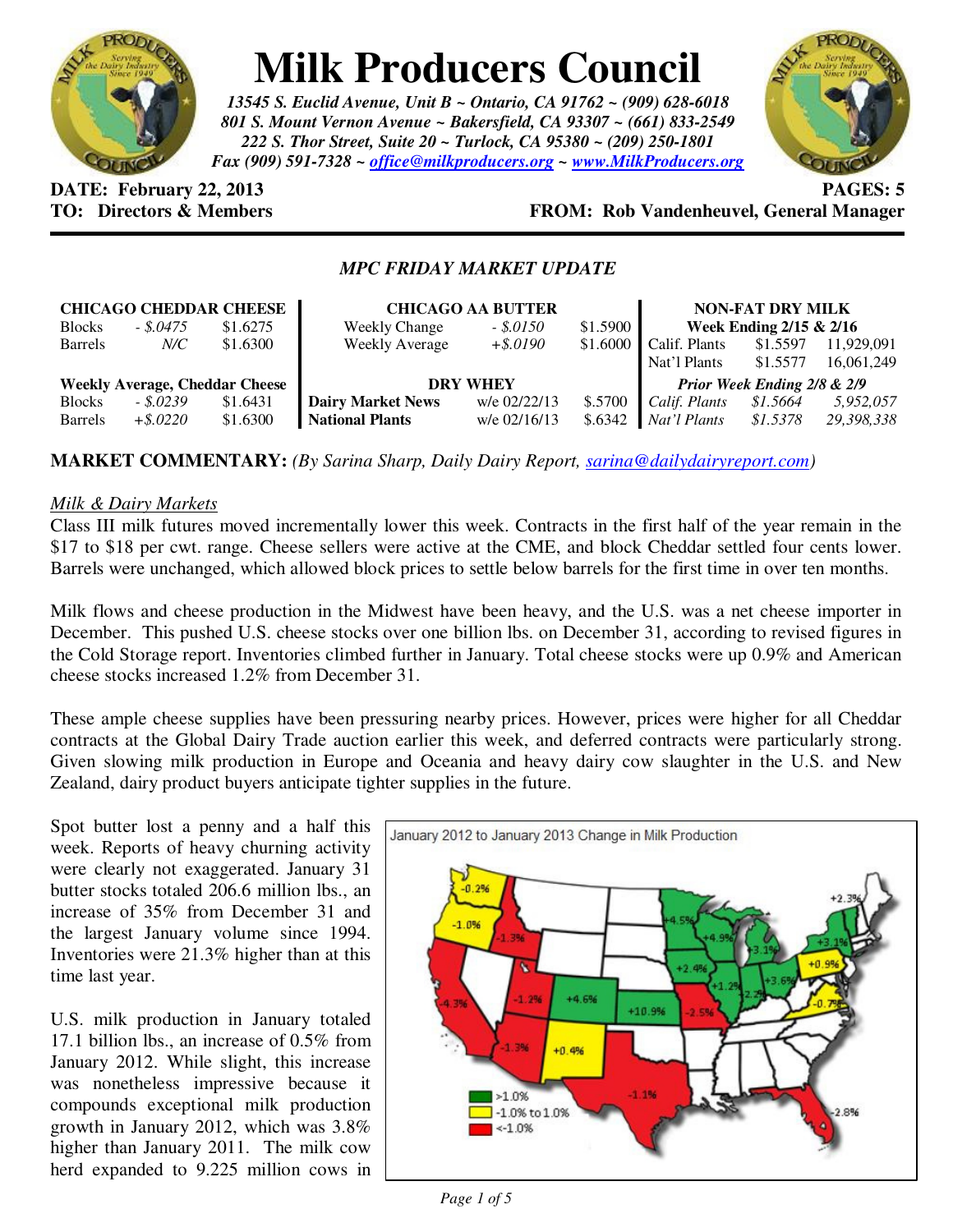January, up 7,000 head from December. December cow numbers were revised 5,000 head higher, making for a 12,000-head report-to-report change. Dairy producers have added 36,000 head in the past three months, according to USDA. Still, there are 17,000 fewer cows than there were a year ago, implying very strong production per cow.

California milk production totaled 3.5 billion lbs., a decline of 4.3% from January 2012. Much of the decline was due to a 4.2% drop in per cow milk production. There were only 2,000 fewer cows than a year ago. Indeed, the Milk Production report showed an increase of 1,000 head in California from December to January. Given very heavy slaughter and a spate of liquidations, this month to month increase is surprising.

Perhaps per cow production did not fall as much as suggested, and this is masking a contraction in the California milk cow herd. The weather has been excellent for milk production, and cows are enjoying great pen conditions with a notable lack of mud. Dispersal auctions have provided a ready supply of fresh heifers to replace late lactation milk cows, and dairy producers may be able to cheat ahead on the lactation cycle and possibly raise their herd's average production for a time. With high beef prices, dairy producers can replace cull cows with replacement heifers at a very low net cost. If these factors are leading to higher milk production in California (and elsewhere), the increase will be as fickle as the weather and dependent on an accelerated turnover of late lactation cows.

For the week ending February 9, dairy cow slaughter totaled 67,030 head, 4.6% higher than the same week last year. January dairy cow slaughter totaled 296,900 head, the highest monthly slaughter since it spiked during the Dairy Termination Program in 1986. If slaughter continues at these levels, the dairy herd will contract eventually.

The dairy industry continues to consolidate, according to USDA's Farms, Land in Farms and Livestock Operations report. There were 58,000 dairies in 2012, a decline of 2,000 operations from 2011. Interestingly, the industry shed 200 operations with 2,000 or more cows last year. This is the first ever decline among the largest dairy operations. The remaining 1,750 facilities milking 1,000 head or more produced more than half of the nation's milk last year, but represented only 3% of all operations.

#### *Grain and Hay Markets*

Grain prices moved lower this week as a bout of storms in the Plains and Midwest brought deep snows in some areas and welcomed moisture. This improves prospects for the dormant winter wheat crop. In contrast, soybean prices moved sharply higher before falling Friday. Still, the net change since last Friday represents a notable uptick in soybean prices.

There were a number of factors behind the soybean rally. Rains in southern Argentina were disappointingly light, and the promise of rains next week is largely viewed as too little, too late. China reportedly booked several cargoes of U.S. soybeans, which came as a surprise because the Chinese have been buying as little soybeans as possible this quarter in anticipation of cheaper South American supplies which should hit the export market soon. Perhaps as inventories dwindled the Chinese became concerned about Brazil's ability to deliver cargoes on time. Brazil's ports are not large enough to handle all the soybeans that it would like to export in the next few months, and deliveries will drag out into summer. This week Brazilian port workers threatened to strike in mid-March at the peak of the export season. Meanwhile, with domestic supplies tightening due to slowed imports, Chinese soybean futures settled limit up on Friday, 4% higher than the previous settlement. The U.S. may attract some more Chinese soybean contracts to meet immediate needs.

**\*\*\*** 

### **FRED DOUMA'S PRICE PROJECTIONS…**

| Feb 22 Est:       |  | Quota cwt. \$18.29 Overbase cwt. \$16.59 Cls. 4a cwt. \$17.95 Cls. 4b cwt. \$15.42 |  |
|-------------------|--|------------------------------------------------------------------------------------|--|
| <b>Last Week:</b> |  | Quota cwt. \$18.32 Overbase cwt. \$16.62 Cls. 4a cwt. \$17.91 Cls. 4b cwt. \$15.51 |  |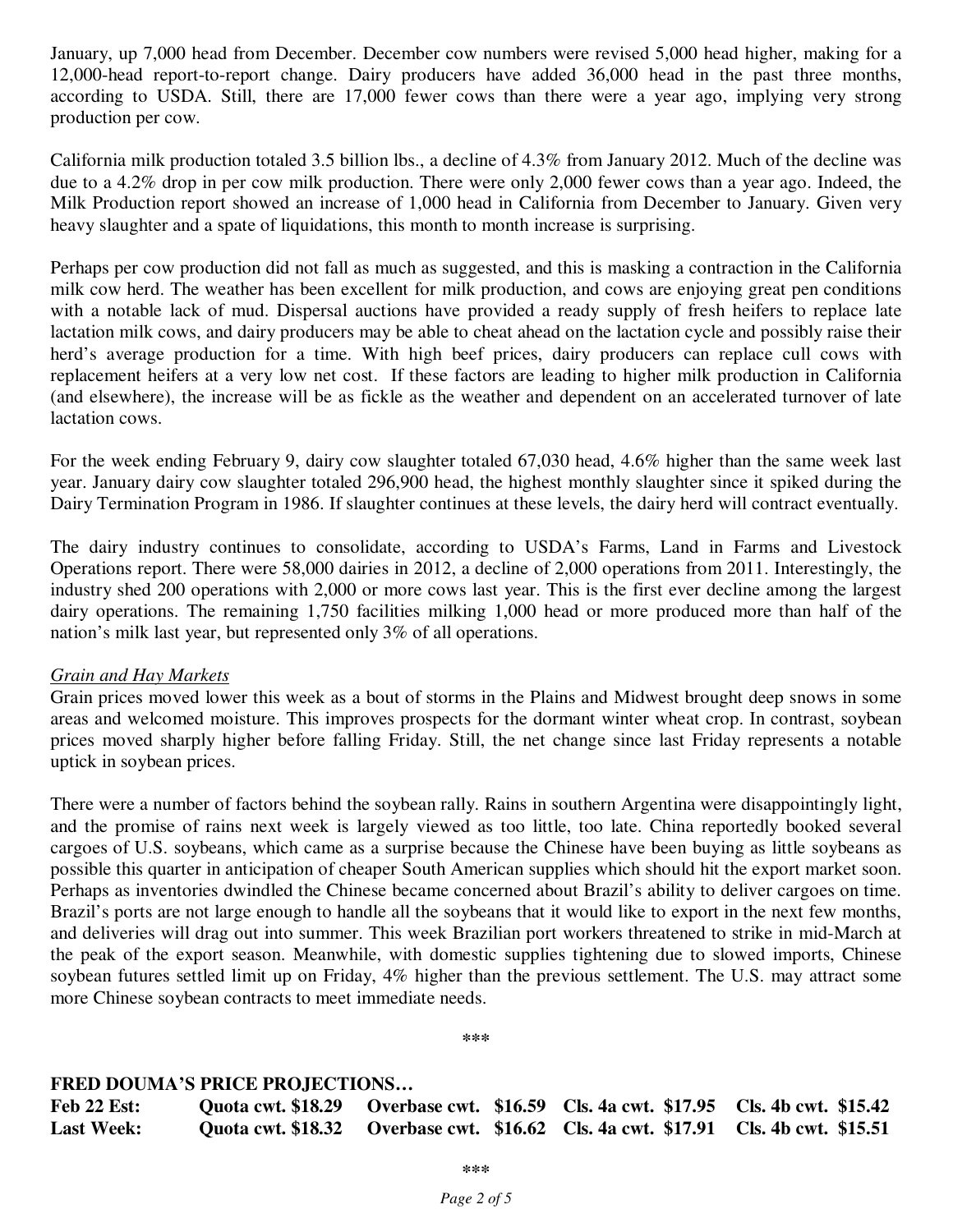**A LOOK AT CALIFORNIA "POOLING":** *(By Rob Vandenheuvel)* Much of the recent discussion regarding the California milk pricing system has focused on the various monthly minimum prices that are announced by the California Department of Food and Agriculture (CDFA). The issue of how our Class 4b price is calculated vs. how the Federal Order Class III price is calculated has been a regular feature in this newsletter and other publications. But it's important to recognize that those minimum prices are only part of the story. Dairy farmers in California are paid based on a blend – or "Overbase" – price, which is a weighted-average calculation that includes prices paid for milk in all five classes.

The five minimum prices that are announced each month determine what processors must pay for the milk they need. However, milk pooling is designed to allow every dairy in the pool to share equally in the pooled revenues from the sale of California milk. That means that a dairy farmer shipping milk to a fluid plant (Class 1) receives payment based on the same Overbase price as a dairy farmer shipping milk to a cheese plant (Class 4b).

Where the minimum price formulas and pooling collide is the relationship between the various class prices and the overall blended Overbase price. When a plant's monthly minimum price is *below* the calculated Overbase price, that plant is entitled to a "pool draw" to make up the difference. On the other hand, when a plant's monthly minimum price is *above* the calculated Overbase price, that plant must make a "pool contribution" for the difference. To demonstrate this, let's take a look at the most recent data available for January 2013:

| January 2013 California Pool Breakdown                                                         |                      |                                 |  |  |  |
|------------------------------------------------------------------------------------------------|----------------------|---------------------------------|--|--|--|
|                                                                                                | <b>Minimum Price</b> | <b>Difference from Overbase</b> |  |  |  |
| Class 1 price (Northern CA)* - fluid                                                           | \$20.24              | \$3.64                          |  |  |  |
| Class 2 price (Northern CA)* - soft products                                                   | \$18.54              | \$1.94                          |  |  |  |
| Class 3 price - frozen products                                                                | \$18.49              | \$1.89                          |  |  |  |
| Class 4a price - butter/powder                                                                 | \$17.08              | \$0.48                          |  |  |  |
| Class 4b price - cheese                                                                        | \$15.84              | (\$0.76)                        |  |  |  |
| <b>CA Overbase Price</b>                                                                       | \$16.60              |                                 |  |  |  |
| * CDFA announces both a Northern CA and Southern CA price for Class 1 & 2, which are less than |                      |                                 |  |  |  |
| \$0.30/cwt apart.                                                                              |                      |                                 |  |  |  |

As you can see from the chart, when CDFA finalized the pool information for January 2013, the blended Overbase price that dictates what an individual dairy farmer receives was \$16.60 per hundredweight. However, each of the five classes had a different relationship to that Overbase price. For classes 1, 2, 3 and 4a, the price that plants had to pay for milk (the announced minimum price) was *above* the price their producers had to receive for their milk (the Overbase price). For Class 4b, the price that plants had to pay for milk was *below* the price their producers had to receive for their milk.

**So how is this difference made up?** That's where the "pool draws" and "pool contributions" come into play. Looking at the two main manufacturing classes (4a and 4b, which account for about 75 percent of the milk produced and sold in California), a Class 4a manufacturing plant had to pay their producers the Overbase price of \$16.60 per hundredweight. But they were ultimately responsible for paying the full minimum price of \$17.08 per hundredweight. So in that case, the plant would pay \$16.60 per hundredweight to their producers, and the difference of \$0.48 per hundredweight into the pool as a "pool contribution." Looking at the other side of the equation, a Class 4b manufacturing plant also had to pay their producers the Overbase price of \$16.60 per hundredweight, but were only required to have \$15.84 per hundredweight (the Class 4b minimum price) come out of their pockets. The difference of \$0.76 per hundredweight was made up by a payment from the pool, which is a "pool draw."

*(It's important to note that these figures are used for simplicity purposes. The actual pool draw/contribution calculations for each plant are based on the amount of fat, solids-not-fat and fluid carrier (for Class 1) that is purchased by the plant. However, the end result can be fairly demonstrated by the broader "perhundredweight" figures above.)*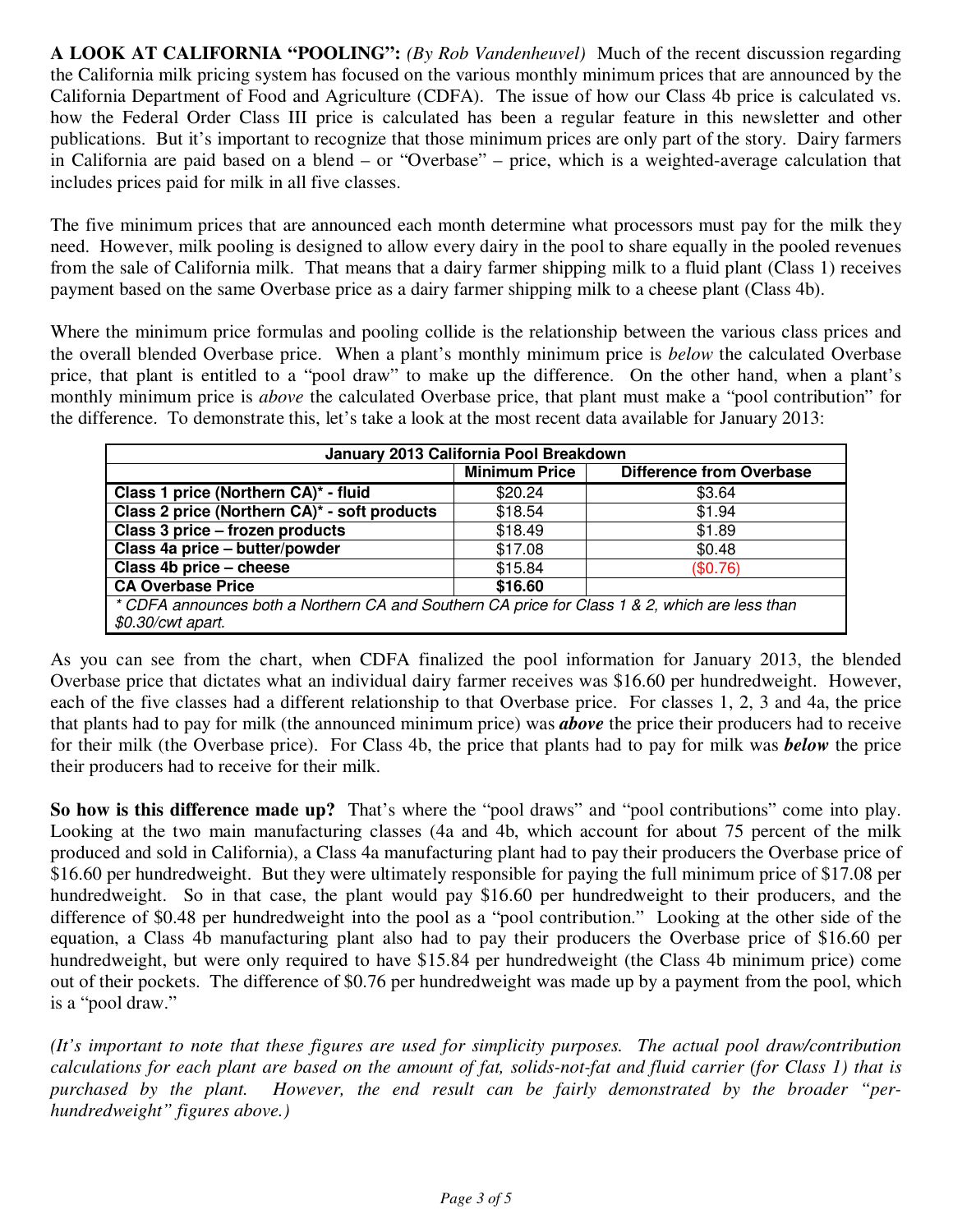So even from this simple example, it's easy to see that while every dairy farmer participating in the California pool is entitled to the same Overbase price, the manufacturing plants from the various classes are exposed to different price dynamics within that system.

**So why is this important?** Over the past three years, producer groups have argued that our Class 4b price has been artificially discounted by CDFA compared to the Federal Order Class III price used as a benchmark price for milk sold to cheese plants around the country. We've pointed out that since January 2010, the California Class 4b price has averaged \$1.73 per hundredweight below the Federal Order Class III price, resulting in our State's cheese manufacturers putting significantly less money into the "California pool" than what they would if our Class 4b price more closely tracked with the Federal Order Class III price. We've calculated that the difference in real dollars is more than \$745,000,000 since January 2010 that our plants didn't have to put into the pool.

While that story has been told by dairy organizations and news outlets around the state (and even around the country), very little has been said about what impact that has had on the operation of the California pool. The impact has been significant, as demonstrated below:

| January 2010 - January 2013 California Pool Information |                      |                                 |  |  |  |
|---------------------------------------------------------|----------------------|---------------------------------|--|--|--|
|                                                         | <b>Minimum Price</b> | <b>Difference from Overbase</b> |  |  |  |
| Average Class 1 price (Northern CA)* - fluid            | \$18.94              | \$3.22                          |  |  |  |
| Average Class 2 price (Northern CA)* - soft products    | \$16.67              | \$0.95                          |  |  |  |
| Average Class 3 price - frozen products                 | \$16.62              | \$0.90                          |  |  |  |
| Average Class 4a price - butter/powder                  | \$16.44              | \$0.72                          |  |  |  |
| Average Class 4b price - cheese                         | \$15.05              | (\$0.67)                        |  |  |  |
| <b>Average Overbase price</b>                           | \$15.72              |                                 |  |  |  |

Looking at the two main manufacturing classes (4a and 4b, which as stated earlier, make up about 75 percent of the milk produced and sold in California), you can see that over the past three years, our Class 4a plants have had to pay an average of \$16.44 per hundredweight for their milk, with \$15.72 per hundredweight going to their producers and the other \$0.72 per hundredweight paid as a pool contribution. During that same time period, the Class 4b plants had to pay their producers the same Overbase price of \$15.72 per hundredweight, but only \$15.05 per hundredweight came out of their pockets, with the remaining \$0.67 per hundredweight received as a pool draw.

In real dollars, **Class 4a plants have made pool contributions in the amount of more than \$289,000,000 since January 2010**. Those contributions are *above* the amounts those plants had to pay to their producers for the milk they bought. At the same time, the **Class 4b plants received more than \$371,000,000 in the form of pool draws**.

Pooling, which was introduced in California through the Gonsalves Milk Pooling Act in 1967, brought benefits for both producers and processors. For producers, it allowed an equitable distribution of pool revenues to every producer, regardless of where their milk was being sold. For processors, it allowed all plants to compete equally for a milk supply, since the pool would allow each plant to pay the same Overbase price, regardless of the minimum price a plant is responsible to pay out of their pocket. However, what we have seen in the past three years is a situation where one of those classes (4b) is significantly discounted compared to the national prices paid for comparable milk, the impact on how the different classes are affected by the pool has been significant.

Processors and their organizations like the Dairy Institute of California have repeatedly opposed dairy producer efforts to raise the Class 4b price to bring it closer to Federal Order Class III price levels, arguing that a lower Class 4b price is appropriate and that over-order premiums should be used to move mailbox milk prices higher. Sounds logical, right? Maybe even sounds like a "free market" argument? What is left out of those arguments is the fact that our cheese manufacturers have been on the receiving end of a **\$371,000,000 subsidy from the California pool for the past three years!**